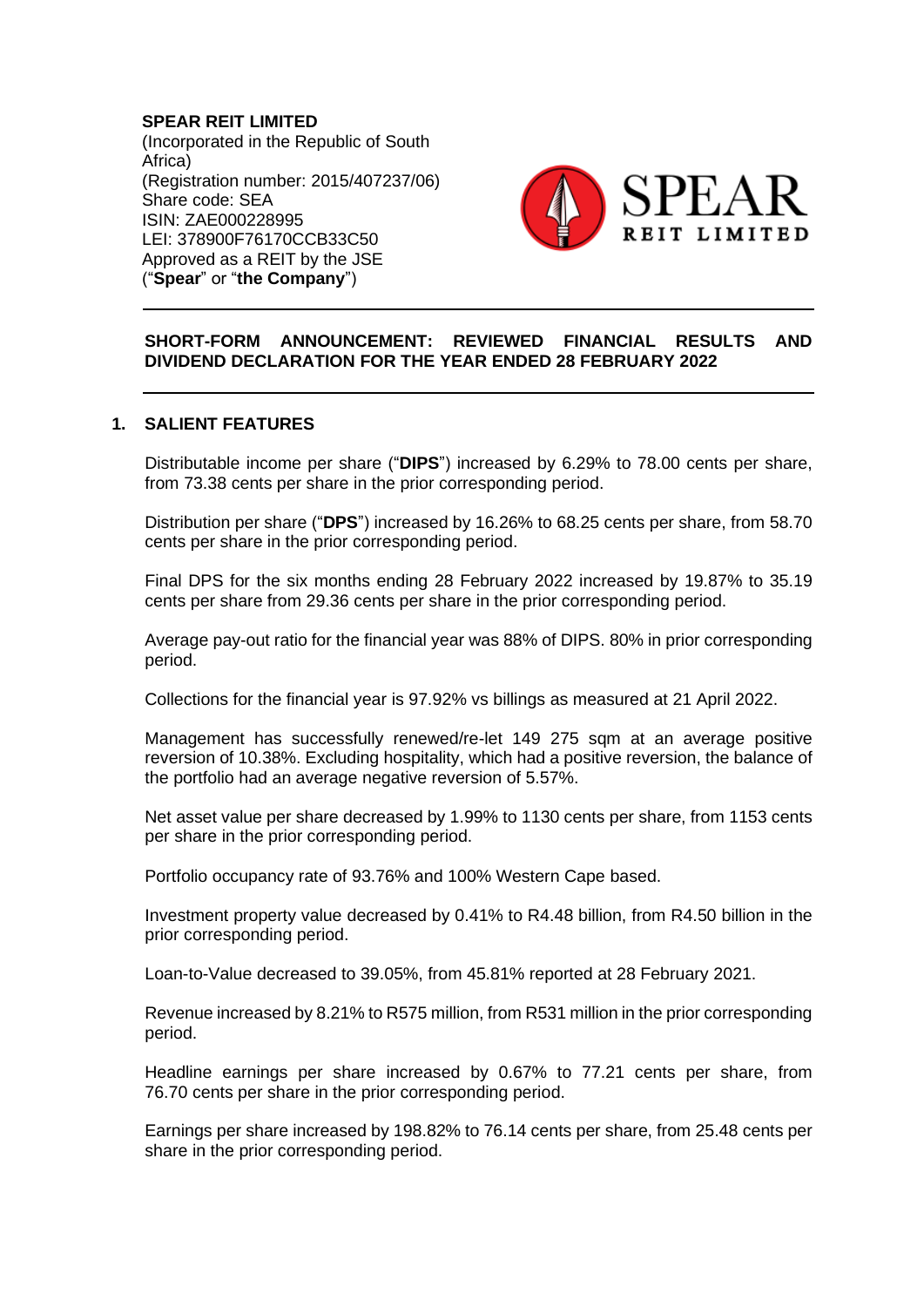## **2. KEY FINANCIAL HIGHLIGHTS**

|                                                         | Reviewed<br>financial year<br>ending 28<br>February 2022 | Audited financial<br>year ending 28<br>February 2021 | Change % |
|---------------------------------------------------------|----------------------------------------------------------|------------------------------------------------------|----------|
| Excl<br>Revenue<br>Group<br>smoothing (R'000)           | 554 836                                                  | 498 999                                              | 11.19    |
| <b>Distributable</b><br>Earnings<br>(R'000)             | 170 975                                                  | 148 727                                              | 14.96    |
| Earnings per share (cents)                              | 76.14                                                    | 25.48                                                | 198.82   |
| Headline earnings per share<br>(cents)                  | 77.21                                                    | 76.70                                                | 0.67     |
| <b>Distributable</b><br>income<br>per<br>shares (cents) | 78.00                                                    | 73.38                                                | 6.29     |
| Distribution per share (cents)                          | 68.25                                                    | 58.70                                                | 16.26    |
| Average pay-out ratio                                   | 88                                                       | 80                                                   | N/A      |
| Net asset value per share<br>(cents)                    | 1130                                                     | 1153                                                 | (1.99)   |

## **3. DIVIDEND WITH ELECTION TO REINVEST**

The directors resolved to declare a final gross dividend of 35.19254 cents per share from income reserves, in respect of the six months ending 28 February 2022, payable to shareholders registered as such at the close of business on Friday, 17 June 2022 ("**Record Date**").

Shareholders will be entitled to elect to reinvest the cash dividend, in return for Spear ordinary shares ("**Shares**") ("**Dividend Reinvestment Alternative**"), failing which, they will receive the cash dividend ("**Cash Dividend**"). Further details regarding the Dividend Reinvestment Alternative will be set out in a circular to shareholders, to be issued on 30 May 2022 ("**Circular**").

The entitlement of shareholders to elect to participate in the Dividend Reinvestment Alternative is subject to the board having the discretion to withdraw the entitlement to elect the Dividend Reinvestment Alternative should market conditions warrant such action. A withdrawal of the entitlement to elect the Dividend Reinvestment Alternative would be communicated to Shareholders before the publication of the finalisation announcement on Friday, 3 June 2022.

By electing the Dividend Reinvestment Alternative, Shareholders will be able to increase their shareholding in Spear without incurring dealing costs. In turn, and in line with Spear's stated strategy to reduce its Loan-to-Value (LTV), the reinvested funds will be deployed to reduce existing debt.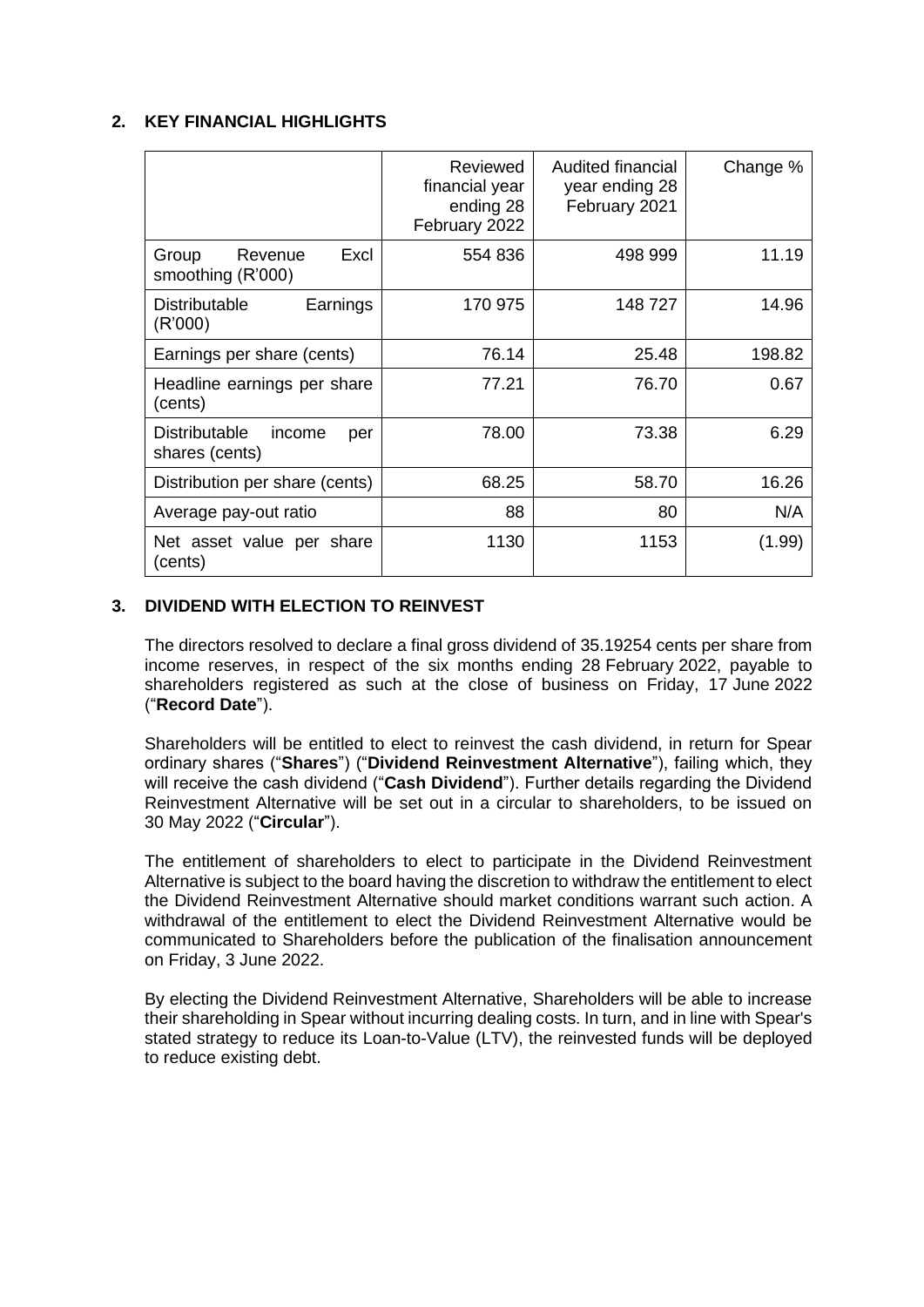Please see below the salient dates and times relating to the Cash Dividend and Dividend Reinvestment Alternative:

## **The salient dates and times:** 2022

| Record Date to determine which Shareholders are entitled to                                                                                              |                    |
|----------------------------------------------------------------------------------------------------------------------------------------------------------|--------------------|
| receive the Circular                                                                                                                                     | Friday, 20 May     |
| <b>Declaration Date</b>                                                                                                                                  | Thursday, 26 May   |
| Circular and form of election posted to Shareholders                                                                                                     | Monday, 30 May     |
| Finalisation<br>announcement containing<br>the<br><b>Dividend</b><br>Reinvestment Alternative issue price, ratio and finalisation<br>information on SENS | Friday, 3 June     |
| Last day to trade cum Dividend Reinvestment Alternative<br>and Cash Dividend                                                                             | Monday, 13 June    |
| Trading commences ex Dividend Reinvestment Alternative<br>and Cash Dividend                                                                              | Tuesday, 14 June   |
| <b>Public Holiday</b>                                                                                                                                    | Thursday, 16 June  |
| Listing of maximum possible number of Shares to be issued<br>under the Dividend Reinvestment Alternative                                                 | Friday, 17 June    |
| Last day to elect to receive the Dividend Reinvestment<br>Alternative by 12:00pm (South African time) on                                                 | Friday, 17 June    |
| <b>Record Date</b>                                                                                                                                       | Friday, 17 June    |
| Electronic payment and CSDP/broker accounts updated in<br>respect of Cash Dividend on                                                                    | Monday, 20 June    |
| Announcement of the results of the Dividend Reinvestment<br>Alternative and Cash Dividend on SENS                                                        | Monday, 20 June    |
| Share certificates posted and CSDP/broker accounts<br>updated in respect of the Dividend Reinvestment Alternative<br><b>on</b>                           | Wednesday, 22 June |
| Adjustment of number of new Shares listed on or about                                                                                                    | Friday, 24 June    |

Notes:

- 1. Shareholders electing the Dividend Reinvestment Alternative should note that settlement of the Shares will occur three business days after the Record Date, which differs from the conventional one business day after the Record Date settlement process.
- 2. Share certificates may not be dematerialised or rematerialised between Tuesday, 14 June 2022 and Friday, 17 June 2022, both days inclusive.
- 3. The above dates and times are subject to change. Any changes will be announced on SENS.
- 4. All times quoted in this announcement are South African times.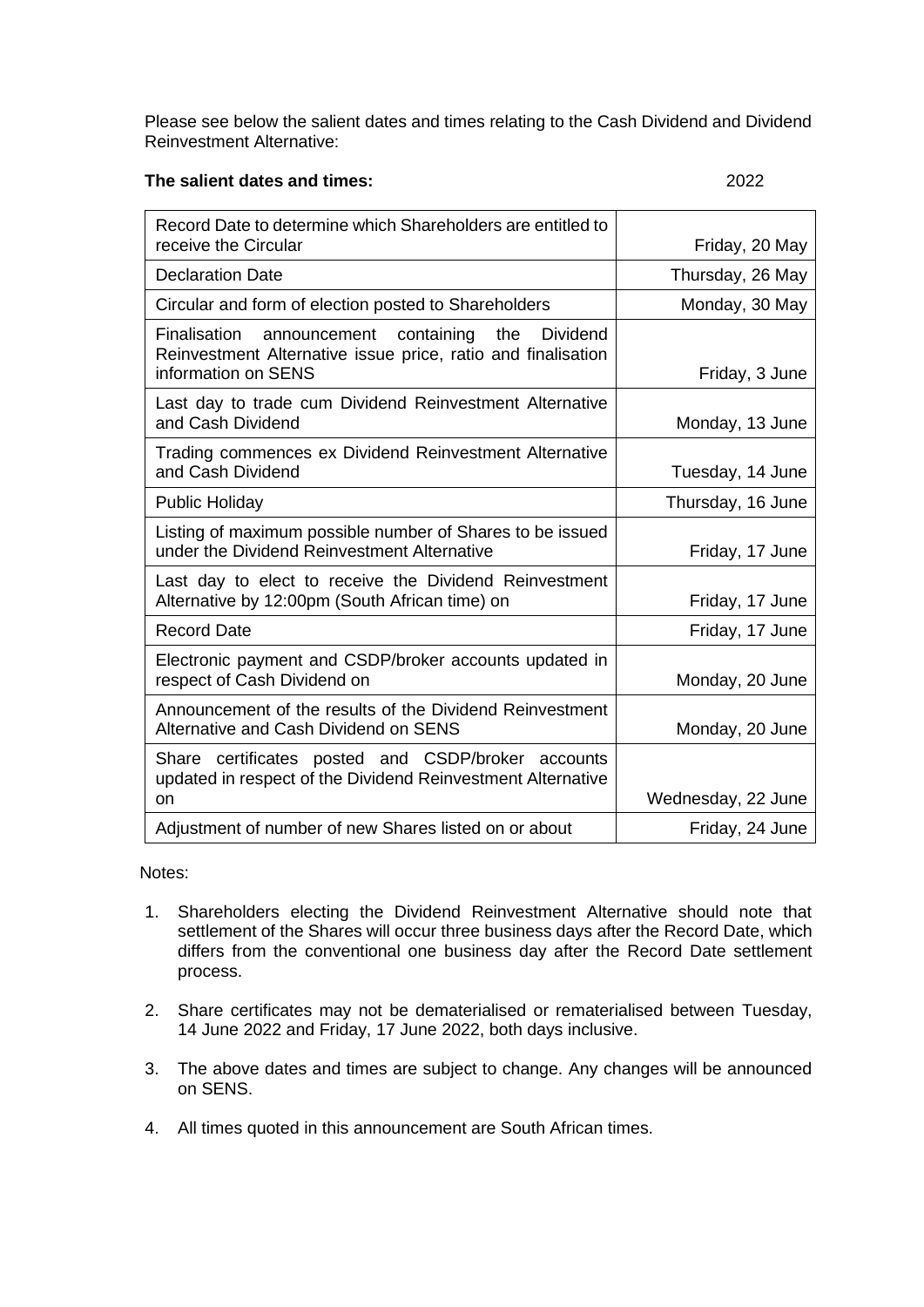### **Tax implications**

In accordance with Spear's status as a Real Estate Investment Trust ("**REIT**"), shareholders are advised that the dividend meets the requirements of a "qualifying distribution" for the purposes of section 25BB of the Income Tax Act, No. 58 of 1962, as amended ("**Income Tax Act**").

#### South African tax residents

Qualifying distributions received by shareholders who are South African tax residents must be included in the gross income of such shareholders (as a non-exempt dividend in terms of section 10(1)(k)(aa) of the Income Tax Act), with the effect that the qualifying distribution is taxable as income in the hands of the shareholder. These qualifying distributions are, however, exempt from dividend withholding tax ("**DWT**") in the hands of South African tax resident shareholders, provided that the South African resident shareholders have provided the following forms to their Central Securities Depository Participant ("**CSDP**") or broker, as the case may be, in respect of uncertificated Shares, or to Spear's transfer secretaries ("**Transfer Secretaries**"), in respect of certificated Shares:

- a declaration that the distribution is exempt from DWT; and
- a written undertaking to inform the CSDP, broker or the Transfer Secretaries, as the case may be, should the distribution cease to be exempt from DWT,

both in the form prescribed by the Commissioner for the South African Revenue Service ("**SARS**") and shareholders are accordingly advised to contact their CSDP or broker or the Transfer Secretaries, as the case may be, to arrange for the abovementioned documents to be submitted prior to payment of the distribution, if such documents have not already been submitted.

#### Non-residents shareholders

Qualifying distributions received by non-resident shareholders will not be taxable as income and will instead be treated as ordinary dividends but which are exempt in terms of the usual dividend exemptions per section 10(1)(k) of the Income Tax Act. Any qualifying distribution received by a non-resident from a REIT will be subject to DWT at a rate of 20%, unless the rate is reduced in terms of any applicable agreement for the avoidance of double taxation ("**DTA**") between South Africa and the country of residence of the shareholder. Assuming DWT will be withheld at a rate of 20%, the net amount due to non-resident shareholders will be 28.15403 cents per Share. A reduced DWT rate in terms of the applicable DTA, may only be relied on if the non-resident shareholder has provided the following forms to their CSDP or broker, as the case may be, in respect of the uncertificated Shares, or to the Transfer Secretaries, in respect of certificated Shares:

- a declaration that the dividend is subject to a reduced rate as a result of the application of a DTA; and
- a written undertaking to inform their CSDP, broker or the Transfer Secretaries, as the case may be, should the circumstances affecting the reduced rate change or the beneficial owner ceases to be the beneficial owner,

both in the form prescribed by SARS. Non-resident shareholders are advised to contact their CSDP or broker or the Transfer Secretaries, as the case may be, to arrange for the abovementioned documents to be submitted prior to payment of the distribution if such documents have not already been submitted, if applicable.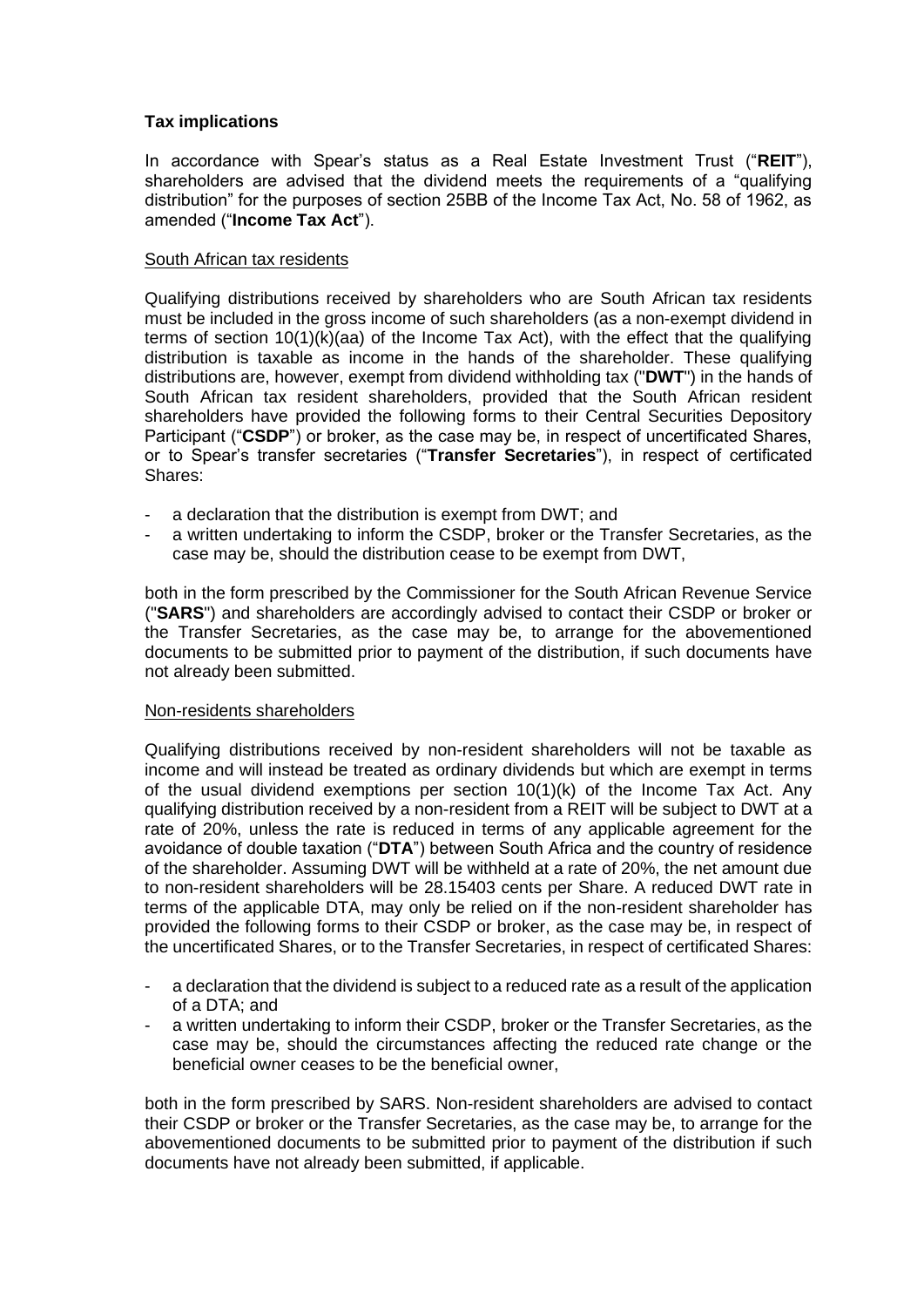Non-resident shareholders are advised to contact their CSDP, broker or company to arrange for the above-mentioned documents to be submitted prior to payment of the dividend, if such documents have not already been submitted.

Holders of uncertificated Shares have to ensure that they have verified their residence status with their CSDP or broker. Holders of certificated Shares will be asked to complete a declaration to the company.

### **Further information**

### **Fractions**

Trading in the electronic Strate environment does not permit fractions and fractional entitlements in respect of Shares. Accordingly, should a shareholder's reinvestment in new Shares, calculated in accordance with the ratio to be announced in the finalisation announcement, give rise to a fraction of a new Share, such fraction will be rounded down to the nearest whole number, resulting in the allocation of whole Shares and a payment to the shareholder in respect of the remaining cash amount due to that shareholder under the dividend. Certificated shareholders whose bank account details are not held by the Transfer Secretaries, are requested to provide such details to the Transfer Secretaries to enable payment of the fraction due to the shareholder in respect of the Dividend Reinvestment Alternative. Should no details be on record, the funds will be held by the Company until such time as the details have been provided and the cash fraction will be paid to the shareholder upon its request.

### Foreign shareholders

The distribution of the Circular and/or accompanying documents and the right to elect the Dividend Reinvestment Alternative in jurisdictions other than South Africa may be restricted by law and a failure to comply with any of these restrictions may constitute a violation of the securities laws of any such jurisdictions. The Shares have not been and will not be registered for the purposes of the election under the securities laws of the United Kingdom, European Economic Area or EEA, Canada, United States of America, Japan or Australia and accordingly are not being offered, sold, taken-up, re-sold or delivered directly or indirectly to recipients with registered addresses in such jurisdictions.

The number of ordinary Shares in issue at the declaration date is 244 846 390 and the income tax number of the Company is 9068437236.

## **4. SHORT-FORM ANNOUNCEMENT**

This short-form announcement is the responsibility of the directors of the Company. It contains only a summary of the information in the full announcement ("**Full Announcement**") and does not contain full or complete details. The Full Announcement can be found at:

## <https://senspdf.jse.co.za/documents/2022/JSE/ISSE/SEAE/SEAFY22.pdf>

A copy of the Full Announcement is also available for viewing on the Company's website at <https://spearprop.co.za/pdf/investor-relations/SEAFY22.pdf> or may be requested in person (subject to Covid-19 regulations) at the Company's registered office or the office of the sponsor, at no charge, during office hours. In addition, an electronic copy of the Full Announcement may be requested and obtained, at no charge, from the Company at info@spearprop.co.za and from PSG Capital.